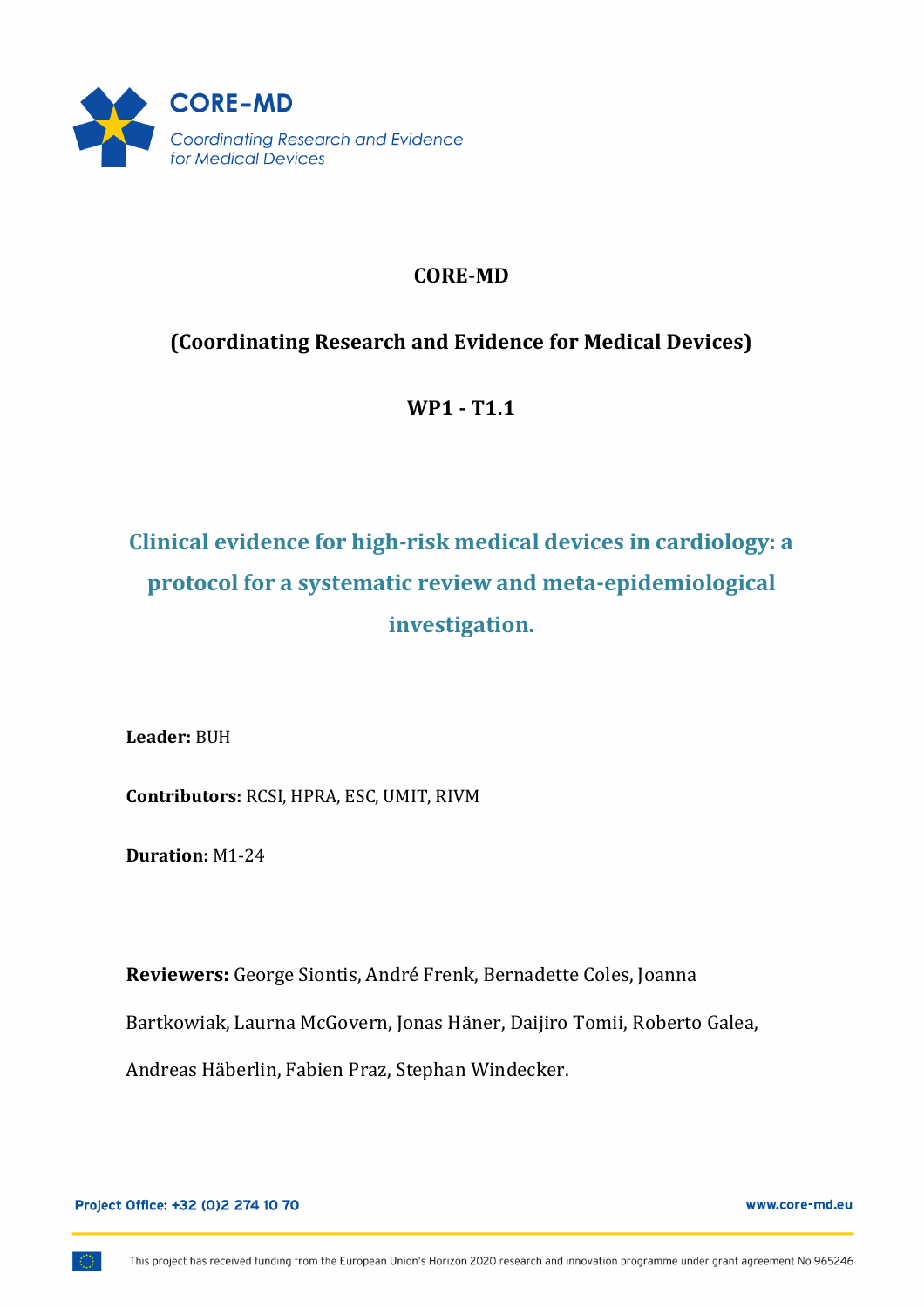

# **ABSTRACT**

**Introduction:** Experts should advise on the evaluation process of high-risk medical devices in clinical investigations to derive information that informs regulators to make appropriate judgement and decisions in terms of innovation, safety, performance and cost-effectiveness. Implementation of the new Medical Device Regulation (European Union) challenges the medical community to engage with regulators, notified bodies and industry to develop transparent, rigorous and proportionate methods to evaluate the clinical safety and efficacy of devices and monitor their performance. Against this background, as part of the EU CORE-MD project, we aim to perform a systematic review to critically evaluate the methodologies applied in clinical investigations to evaluate high-risk medical devices in cardiovascular medicine.

**Methods and analysis:** We will search Ovid MEDLINE, Embase, and Cochrane CENTRAL, for studies of prospective design evaluating prespecified high-risk medical devices in the field of cardiovascular medicine. The protocol of the systematic review has been prepared according to the statements of preferred reporting items for systematic review and meta-analysis protocols (PRISMA-P). Search strategies and inclusion criteria will be adapted to retrieve relevant clinical evidence of interest for devices in the fields of cardiovascular medicine in different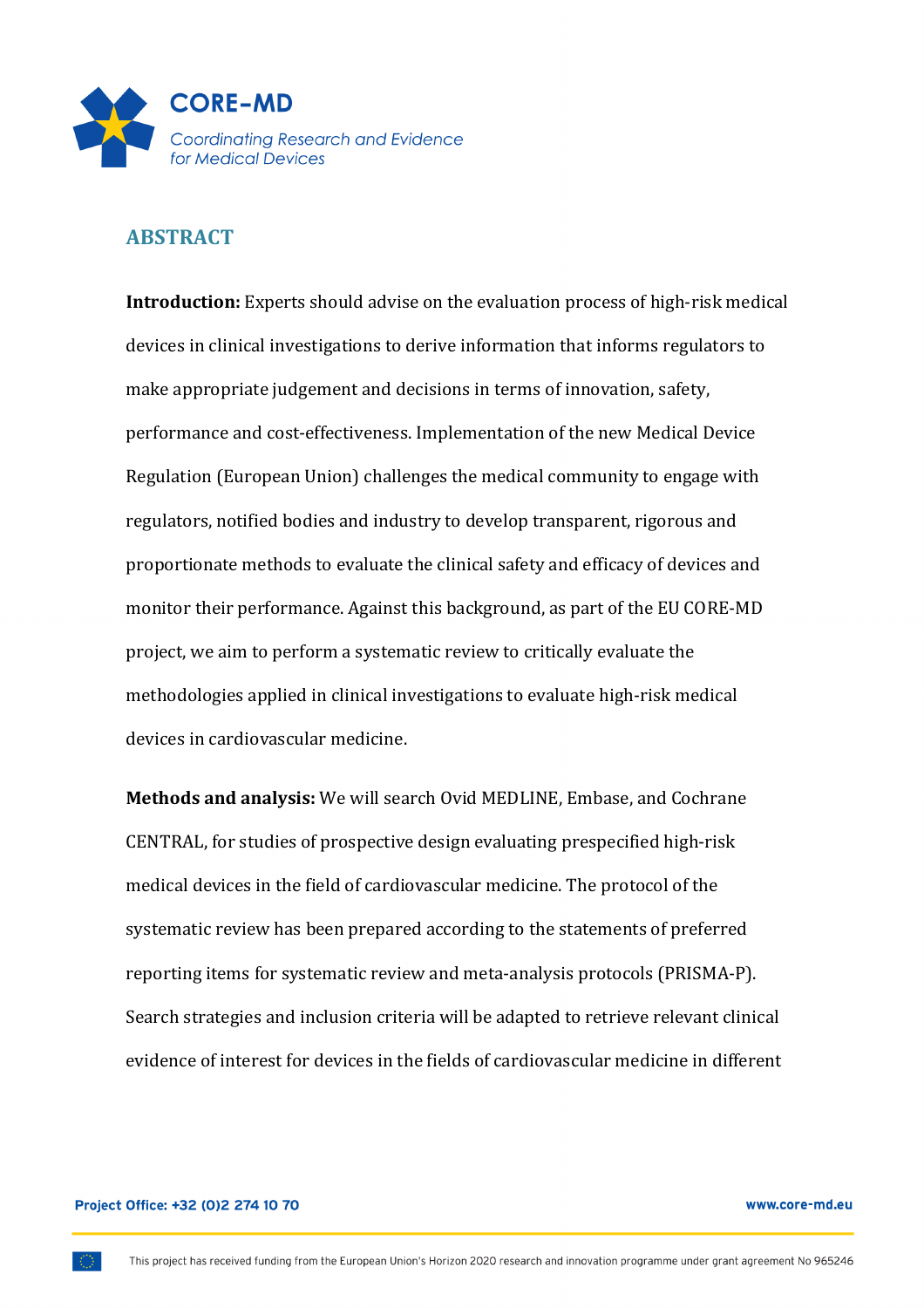

databases. Pre-specified information on design, patient population, indexed intervention, and primary outcome(s) will be abstracted on study level. We will identify problems and rank study designs based on their quality and appropriateness. We will also consider age-/sex-specific analyses, and identify reporting on sex-dimension usage in the reviewed study designs and statistical methods. Qualitative data analysis and descriptive statistics will be used for abstracted variables. We will assess differences in characteristics of study design and patient populations relative to CE-Mark approval (studies performed before versus studies performed after CE-approval) within the same class of device but also across different classes of high-risk cardiovascular medical devices.

**Ethics and dissemination:** Due to the nature of the review and the publicly available material, no ethics committee approval is required. The results will be disseminated through peer-reviewed publications and submitted for conference presentation.

**Keywords:** high-risk medical devices; class III medical devices; implantable devices; cardiovascular prostheses.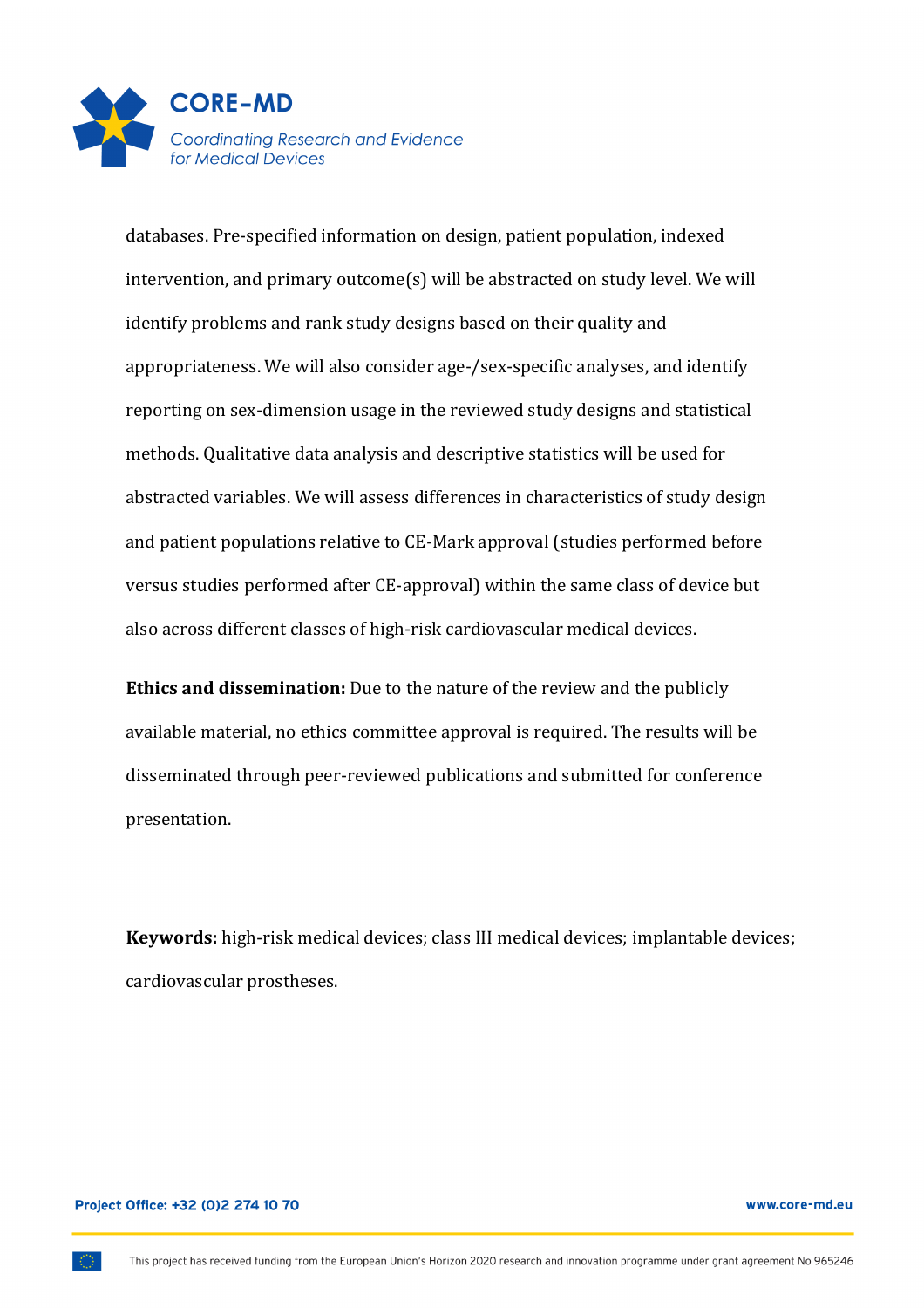

# **INTRODUCTION**

### **Rationale**

Independent researchers have difficulties to undertake detailed analyses of the clinical evidence that has been submitted to Notified Bodies in the European Union in support of applications for approval of new high-risk medical devices, because the Medical Device Directive 93/42/EEC applies a presumption of confidentiality to the clinical evaluation for a medical device. [Article 20 of the Directive] Until the Medical Device Regulation (MDR) will provide greater transparency for clinical trials of medical devices in Europe,  $[1]$  certain insights can be derived from studies of medical devices submitted for regulatory approval in the USA. There, during the period 2000 to 2007 only 31% of 78 premarket approvals were supported by evidence from more than one randomized controlled trial. [2] New devices have often been approved based on evidence that has not yet been published, and iterative changes to their design or manufacturing process have often been accepted without the submission of new clinical evidence.  $[3]$  In the USA most orthopaedic devices have been approved not by pre-market authorization but by the  $510(k)$ pathway (using evidence from equivalent, so-called "predicate", devices) with limited clinical trials data, although this has been associated with a 12-times greater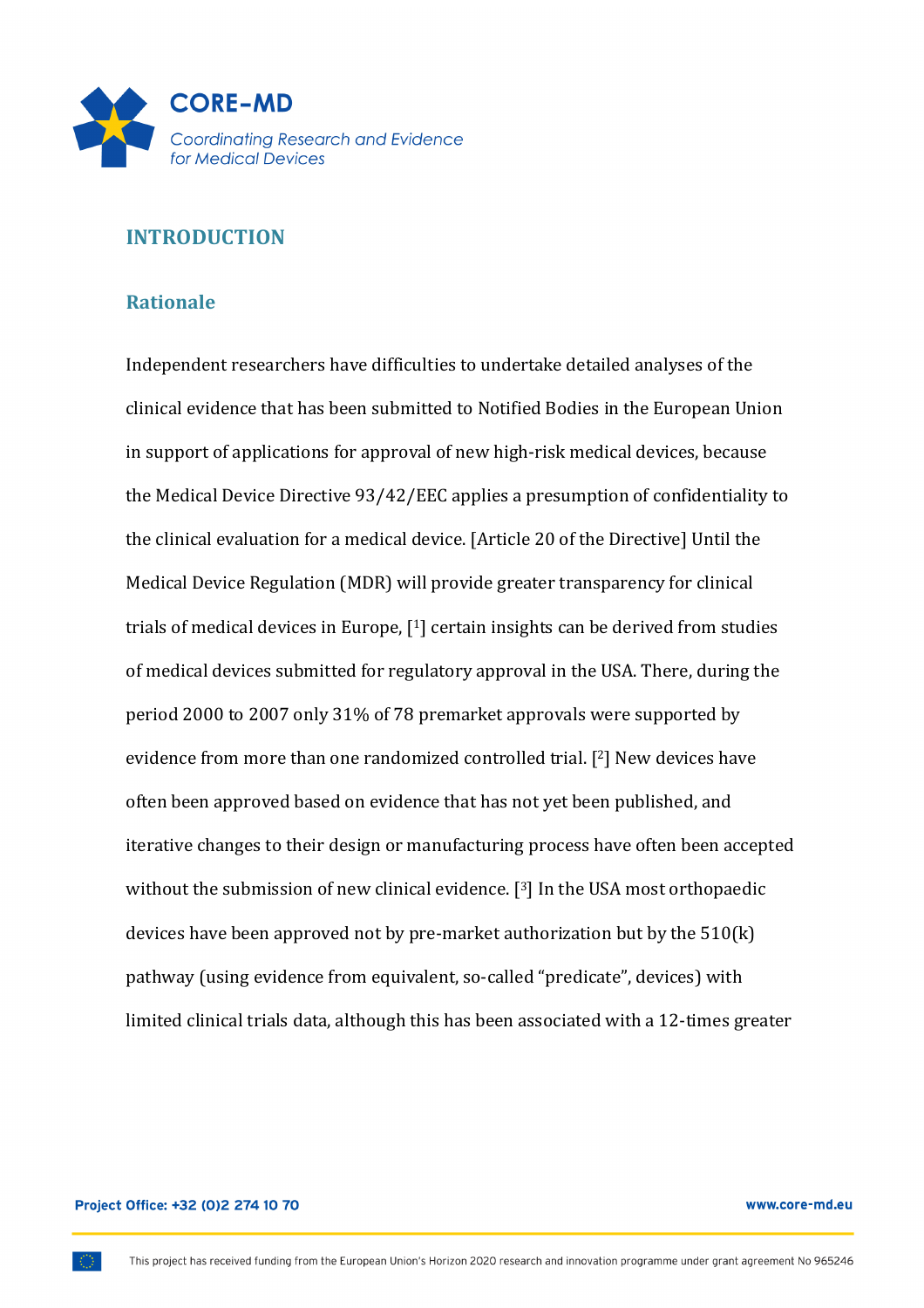

risk of recall. <sup>[4]</sup> Complications have also been reported with devices approved for use in patients with diabetes mellitus.  $[5,6]$ 

With few exceptions, a new drug is likely to be approved only with evidence of safety and efficacy from large scale randomized controlled trials. To evaluate the safety and performance including the clinical benefit of medical devices, shamcontrolled randomized trials of devices are possible [7] but most device trials are unblinded or lack adequate control groups. In the past, when high-risk devices were approved in the EU on the basis of limited data related to proof of mechanism of action, it was argued that post-market surveillance would reveal unforeseen issue.  $[8]$  The MDR has introduced restrictions with respect to the use of data from equivalent devices for the purpose of market entry, with a contract required between the respective manufacturers for high-risk devices. [MDR, Article  $61(5)$ ]. Following CE mark approval, post-market surveillance and clinical follow-up studies are mandatory. Manufacturers will be able to submit clinical evidence collected independently by academic bodies or medical associations, but standards are required to ensure the quality and reliability of such data and to establish methods for sharing data. There are also concerns that the administration of clinical trials has become too complex and cumbersome  $[9]$  and that costs have risen disproportionately. Setting appropriate balance between regulation and innovation, pre- and post-market clinical studies, and complex or simpler criteria for approval,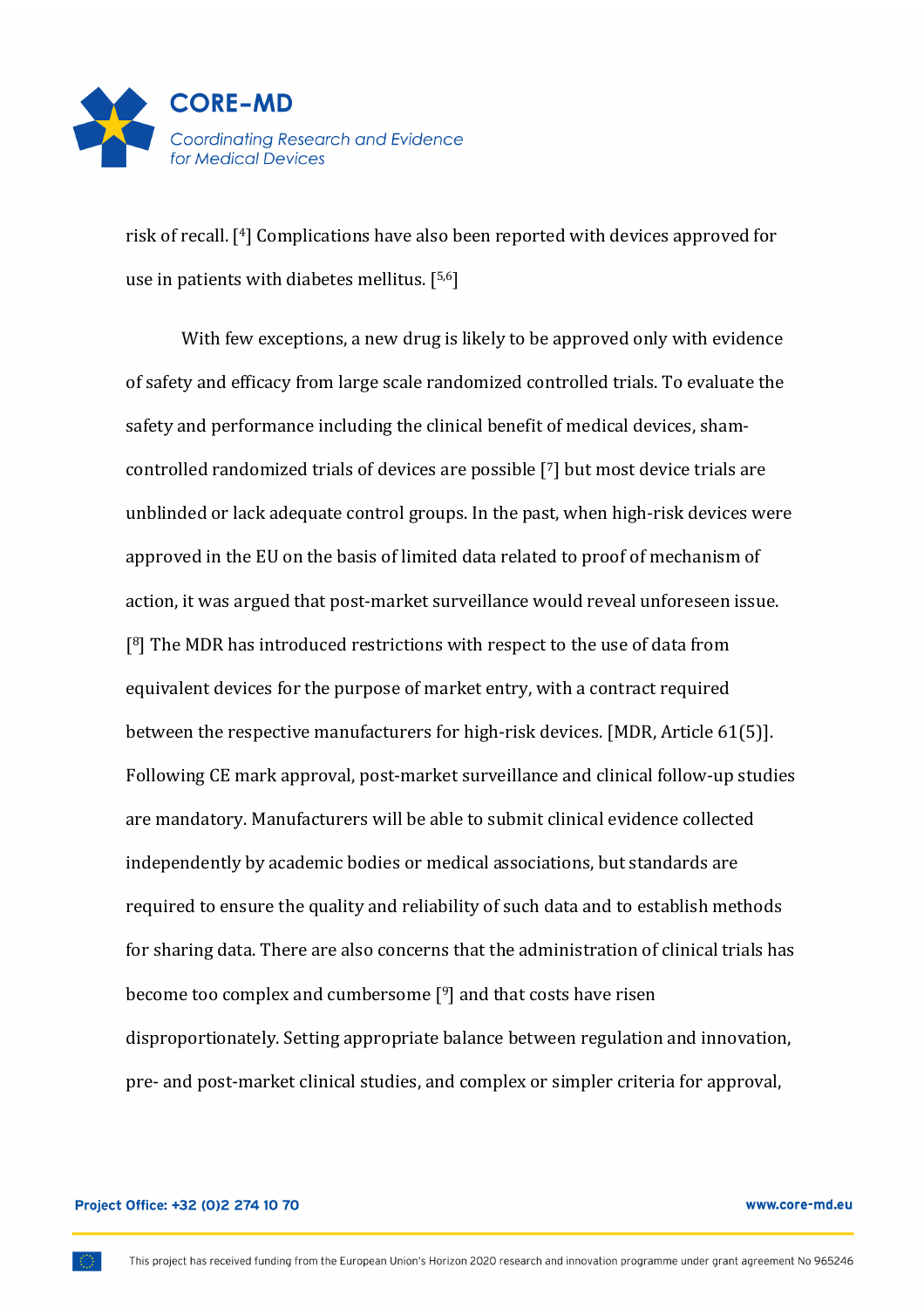

has to be done following basic principles and considering the best interests of patients.

Along these lines, concerns have been expressed by some developers of medical devices that the new EU regulatory requirements may prevent innovation and delay market access. While the EU has introduced its new legislation, the US Food and Drug Administration (FDA) has advanced the scheme of Innovation Pathway for the accelerated assessment of new devices that has increased the number of first-in-man studies being conducted in the USA.  $[10]$  Approval delays may disadvantage patients in the EU from timely access to innovative new devices although it was previously reported that high-risk medical devices that had been approved first in the EU rather than in the USA were associated with a higher rate of recalls. Conversely, there are reports suggesting,  $[11]$  that high-risk medical devices approved by the FDA early feasibility program have higher recall rates and shorter times on the market before serious recalls, than devices approved by the previous standard processes.  $[12]$ 

### **Objectives**

Against this background, an overview of clinical trial designs and methodologies of high-risk medical devices approved in the EU is needed to understand current practice and provide a platform to consider new recommendations. As part of the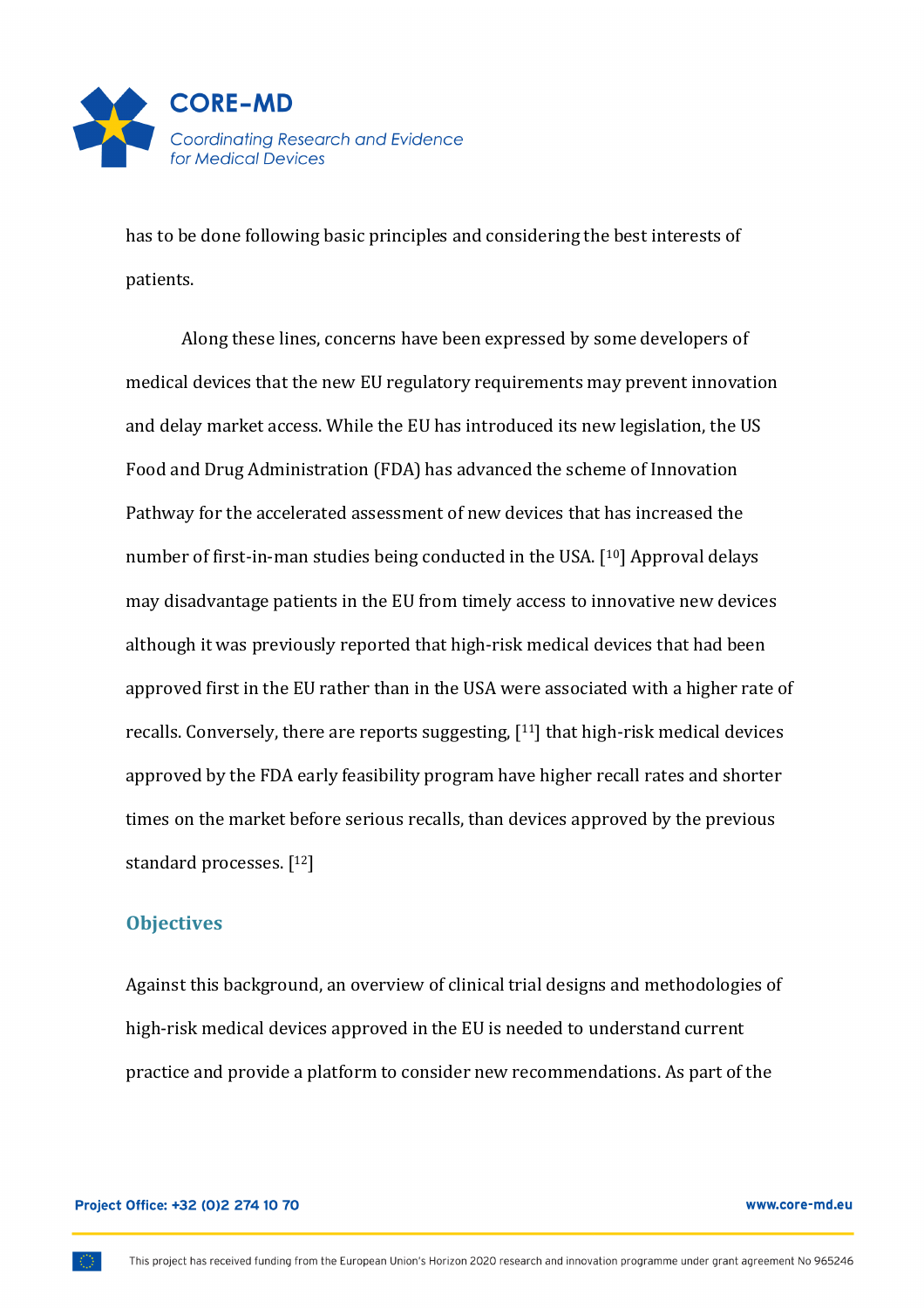

Coordinating Research and Evidence for Medical Devices (CORE–MD) consortium  $[13]$ , we aim to perform a systematic review of the methodologies applied in clinical investigations that have been used to evaluate high-risk medical devices broadly used in the fields of cardiovascular medicine, identifying problems and ranking study designs for their quality and appropriateness. We will also consider systematic sex-specific analyses, reporting on sex-dimension usage in the reviewed study designs and statistical methods.

# **METHODS**

The study protocol has been developed based on previously established guidelines for reporting and conducting qualitative research by using rigorous and systematic approaches (Preferred reporting items for systematic review and meta-analysis protocols (PRISMA-P)  $[14]$ . The final version of the systematic review will be prepared based on the updated PRISMA 2020 statement  $[15]$ . Items of both guidelines' statements have been considered as applicable.

# **Protocol and registration**

The protocol is registered in PROSPERO and published on the website of CORE-MD consortium (www.core-md.eu).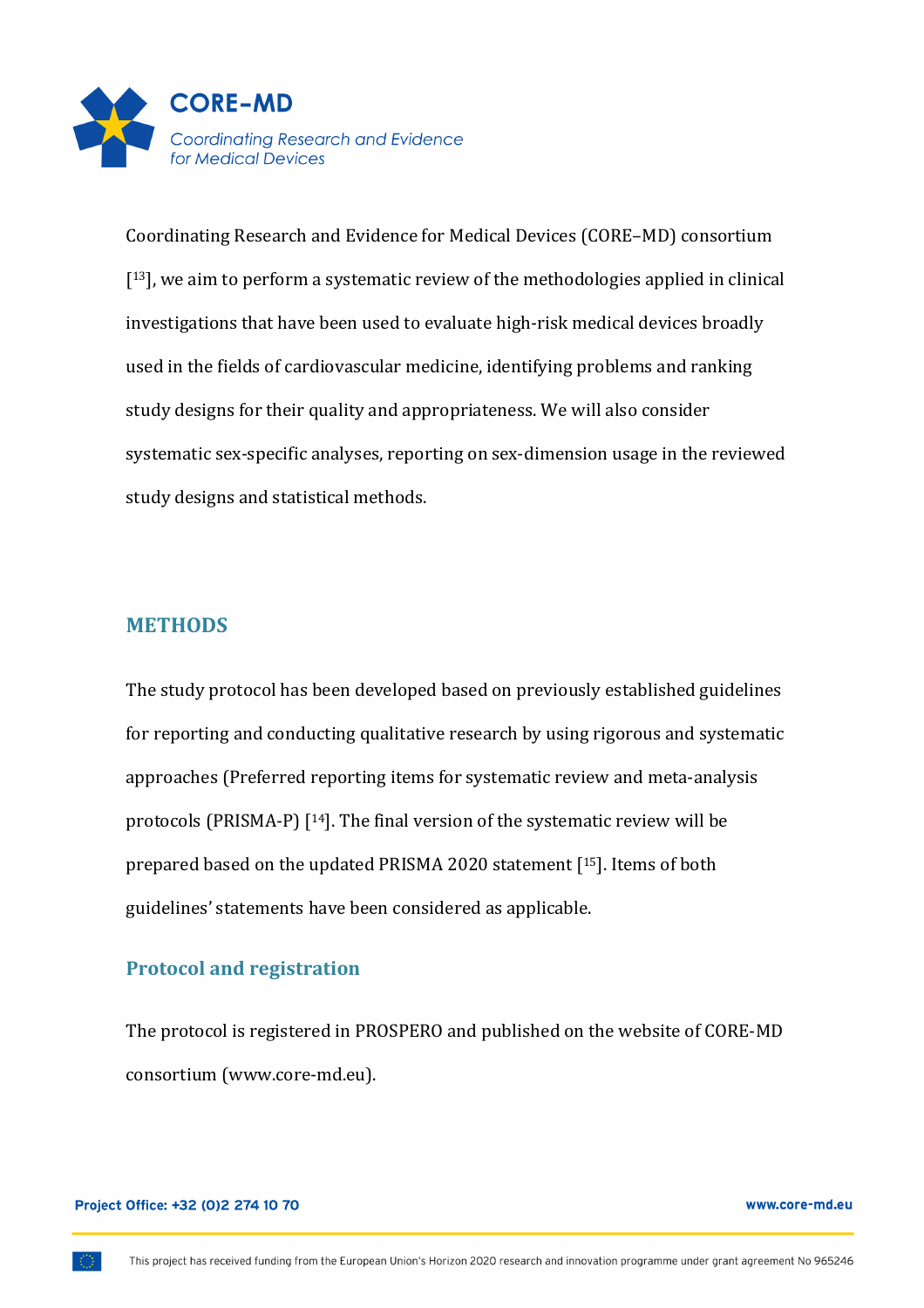

### **High-risk medical devices of interest**

We will review the clinical evidence of Class III, long-term implantable devices in the field of cardiovascular medicine. A summary of the prespecified devices of interest is provided in Box 1. The following classes of high-risk medical devices in the cardiovascular field will be evaluated: bioresorbable scaffolds (BVS) for percutaneous treatment of coronary artery disease; left atrial appendage occlusion (LAAOC) devices for thromboembolic stroke prevention; transcatheter aortic valve implantation (TAVI) for treatment of severe symptomatic stenosis of native aortic valves; transcatheter mitral valve repair/replacement (TMVR) for treatment of native mitral valve disease; surgical heart valve replacement for native aortic and mitral valve pathologies; leadless pacemakers; and subcutaneous implantable cardioverter-defibrillators (S-ICD). We did not aim to include every available highrisk device in the cardiovascular field, but to evaluate a representative sample of classes of devices used for common medical cardiovascular conditions, which are widely used in the EU. The final list of devices has been defined in consensus with participants of the CORE-MD consortium from different disciplines. We selected the groups of devices based on criteria such as incidence of disease and resulting market volume (in units), the impact of the device on the disease and devices that respond to an unmet need. We will not include coronary drug-eluting stents, since a comprehensive systematic review under the auspices of the ESC was performed in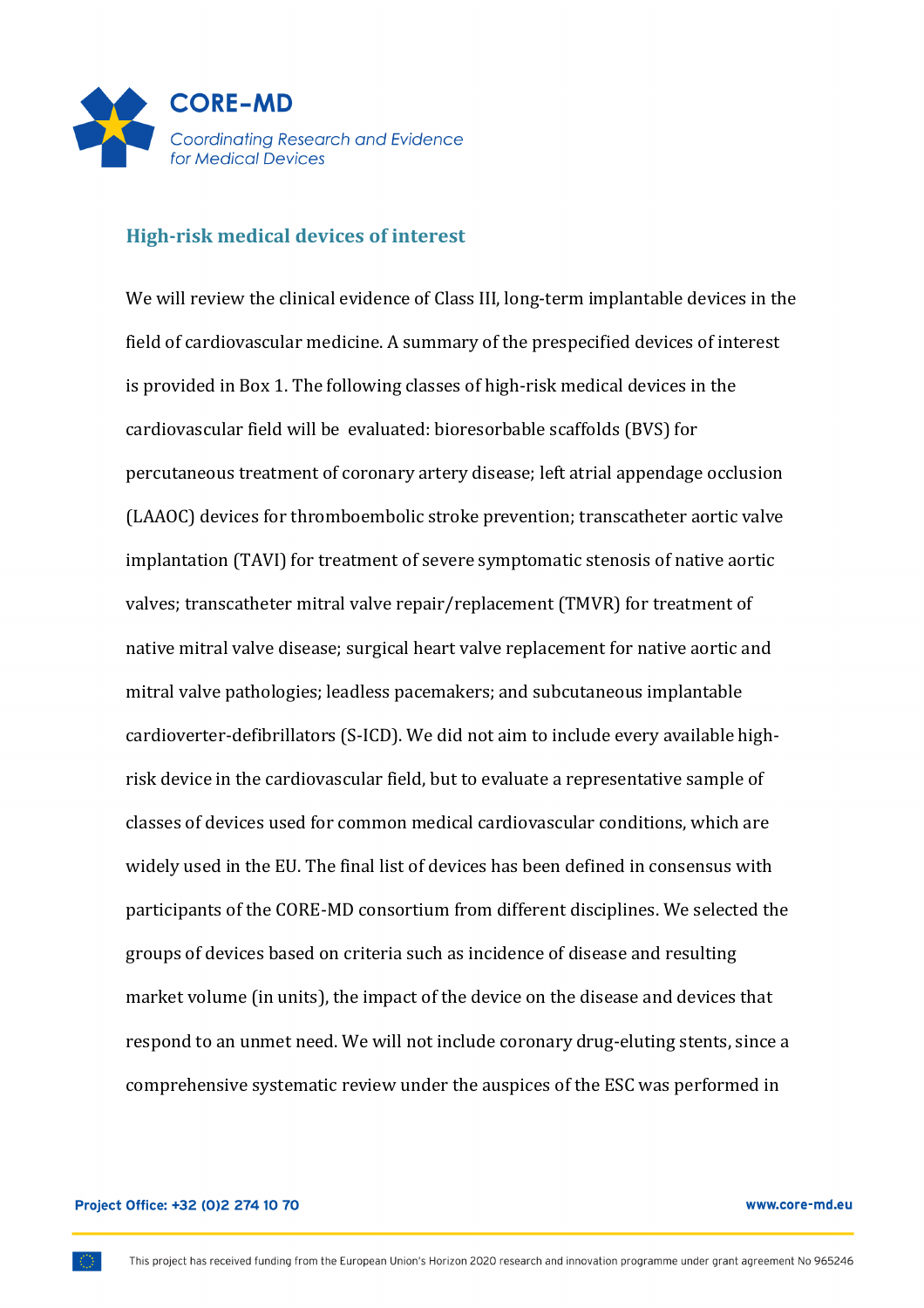

 $2015$  [<sup>16</sup>] in response to a request by the Clinical Investigation and Evaluation (CIE) Working Group of the European Commission with corresponding recommendations for future clinical trial methodology, but will include coronary bioresorbable scaffolds.

# Information sources, search strategies, and study eligibility

Search strategies for each device category (class) will be adapted to retrieve publications of interest from different online bibliographic databases. We will search PubMed, EMBASE, and The Cochrane Central Register of Controlled Trials (CENTRAL) with device-sensitive search algorithms (each iteration of a specific device will be considered separately) for peer-reviewed publications of interest. For each specific device iteration, we will focus on the corresponding main product line. The applied search algorithms will be provided along with the final report of our evaluation. For each device of interest, and possible generations thereof, we will retrieve the date of the first CE-Mark approval. The date of CE-Mark approval will be defined through press releases available online, information provided by regulatory sources such as notified bodies, and personal communications with the corresponding manufacturers. The time-span of our interest is 20 years (01.01.2000) to 31.08.2021). The above search strategy will allow us to review a considerable body of the clinical evidence available for each device around the milestone of CE-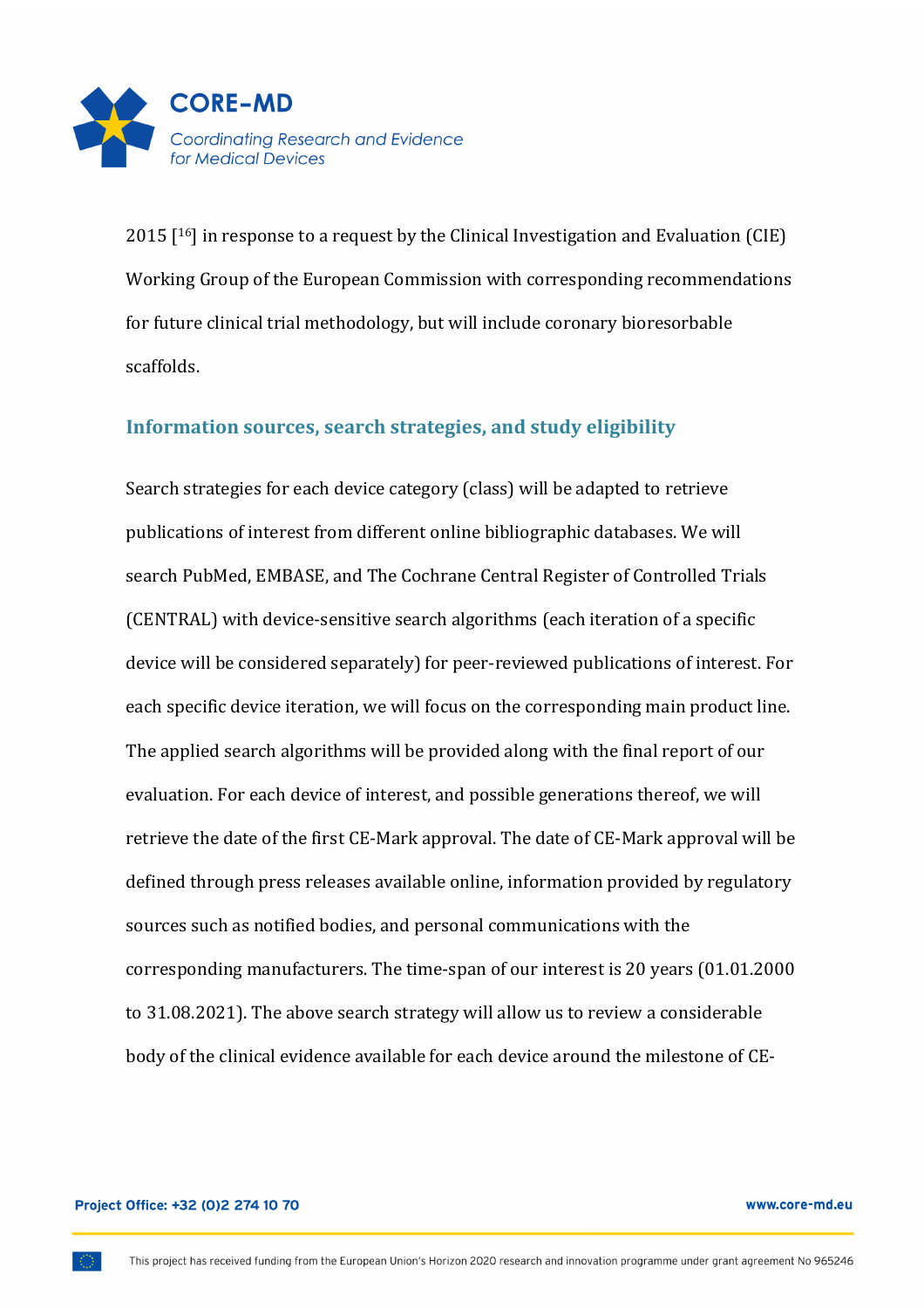

Mark approval and also to summarize evidence relevant to post-market surveillance. 

We will focus on any study of prospective design (non-randomized or randomized clinical trials (RCTs) of any design) in humans. We will include reports of studies that clearly define a prospective design or studies clarifying the evaluation of the device by protocol prior to patient recruitment and after ethics committee approval. Studies of any sample size will be considered. Retrospective studies will be excluded. We will exclude RCTs in which the randomization is not on the device-level. Eligible studies should evaluate at least one of the devices of interest in comparison to any control group (active intervention, sham-procedure or no intervention). Different reports of the same prospective study (either nonrandomized or randomized) will be identified and will be jointly considered for analysis purposes. For devices related to "structural heart interventions", we will include studies evaluating the device of interest only in native anatomical heart structures (i.e. studies on transcatheter aortic valve implantation (TAVI) for valvein-valve interventions will be excluded as well as TAVI in mitral or other valve positions). We will not consider case reports, reviews, systematic reviews, metaanalyses, or expert opinion documents. We will not apply any language restrictions. We will initially screen titles and abstracts, obtain full texts of potentially relevant articles and finally determine eligibility. Initial eligibility assessment in title and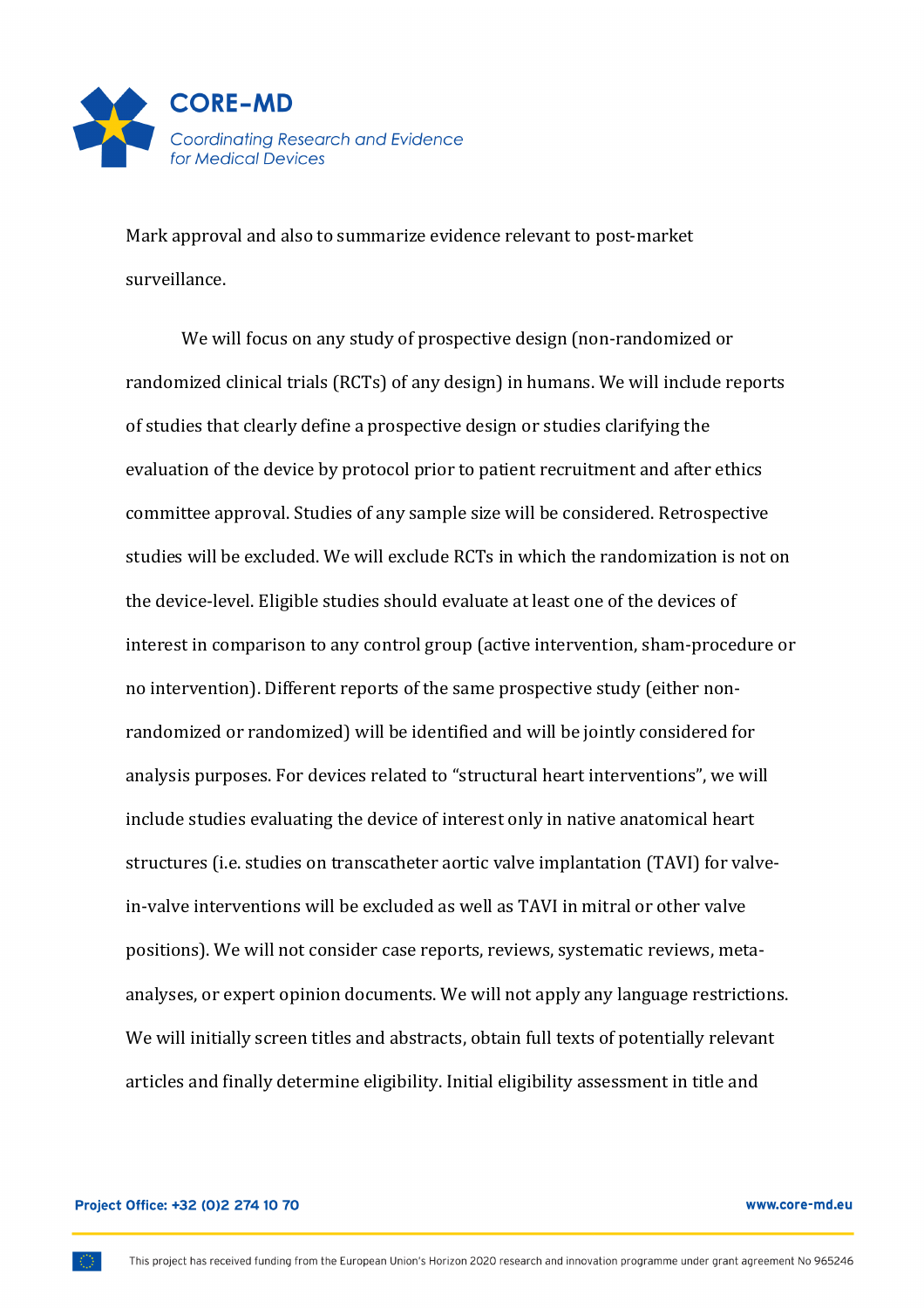

abstract level will be performed by a single reviewer. A second reviewer will check independently the initially identified reports for eligibility. Whenever uncertainty occurred in this step, a third reviewer will be consulted and the final decision made will be based on consensus. Potentially eligible studies will be reviewed in full-text.

# **Data abstraction and processing**

Data abstraction from eligible studies will be performed on study-level for each device of interest in prespecified calibrated forms. The different reports of the same study (i.e. different reports of the same prospective cohort or different reports of the same RCT) will be treated as single unit for data extraction and analysis. For each eligible study, one reviewer will extract the prespecified data of interest. The following PICO (population/study, intervention, comparator, and outcome) elements of interest will be extracted from each study:

*Population/study:* journal, sample size, number and geographic areas (Europe, North America, South America, Asia-Pacific) of participating sites, year of publication, recruitment period, funding sources (industry-related / non-industry-related / both / none declared), previously registered studyprotocol in dedicated platform or protocol previously available in peerreviewed publication, study design (non-randomized (specify), randomized (superiority, non-inferiority, equivalence)), different time-points of follow-up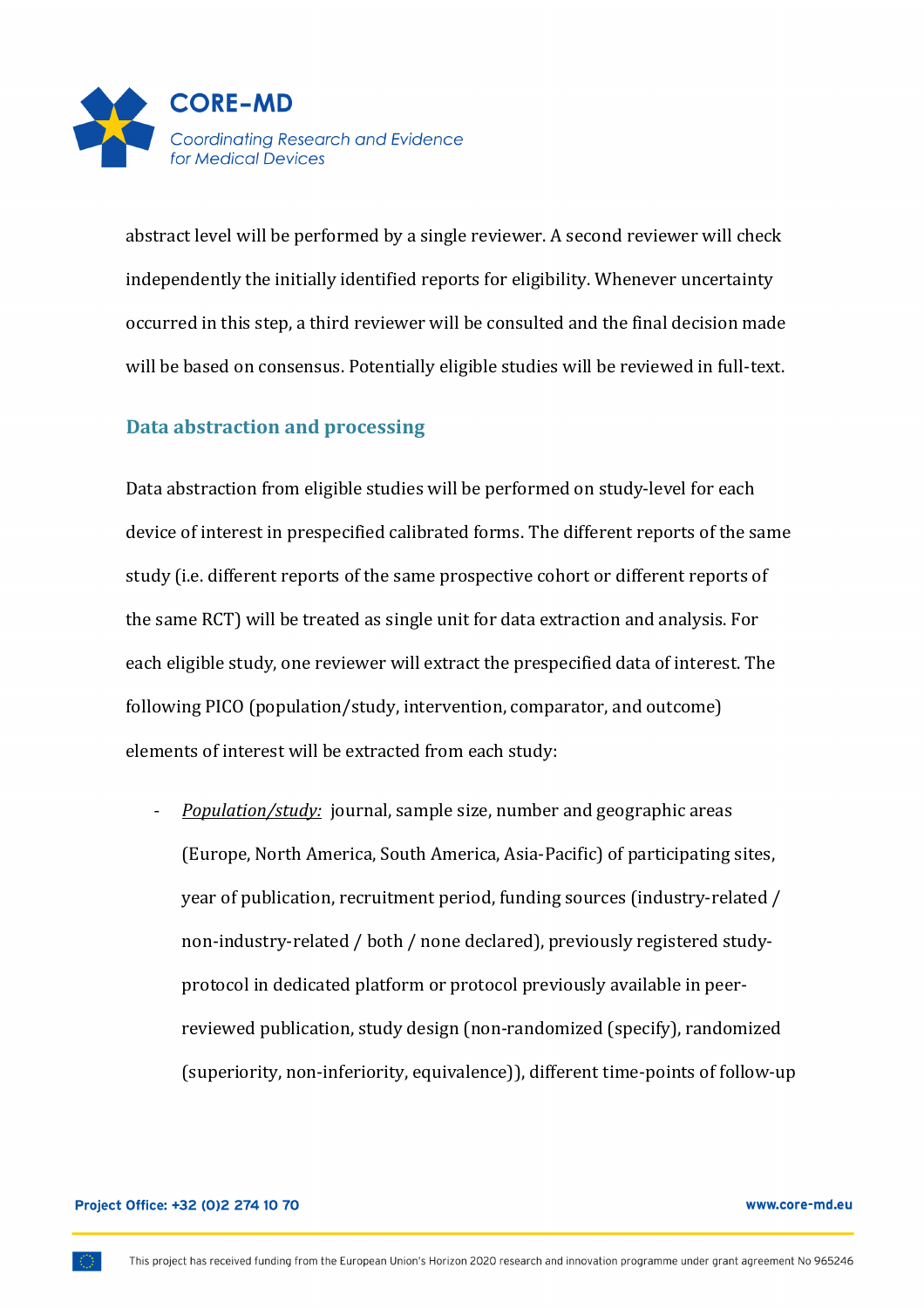

duration, patients lost to follow-up, drop-outs and cross-over patients, whether the authors report any power calculations (if yes, details will be also extracted (power, alpha-level, planned sample size, expected effect size), whether interim analysis was performed (in which framework), whether the final statistical analysis was done in frequentist or Bayesian framework or both, whether the authors cite and suggest a previously published report regarding further details of the study design or the study protocol was available in a clinical trials registry. We also mention whether the study was prematurely terminated and we also record the reasons reported. We will summarize patient and procedural characteristics related to each device. Finally, we will scrutinize the main document and any accompanied supplementary material for information related to patients' involvement in any stage of study design, conduct of the study or results interpretation.

*Intervention/Comparator:* the index device of interest (specify), comparator devices (specify) and the "control" intervention(s) (if any) will be specified in each study (medical therapy, devices, drug-delivery devices, non-drug treatments including sham interventions or surgery, or no-comparison (single arm studies)). We will not be able to directly address learning curves in the absence of pre-specified protocol specifications or context factors.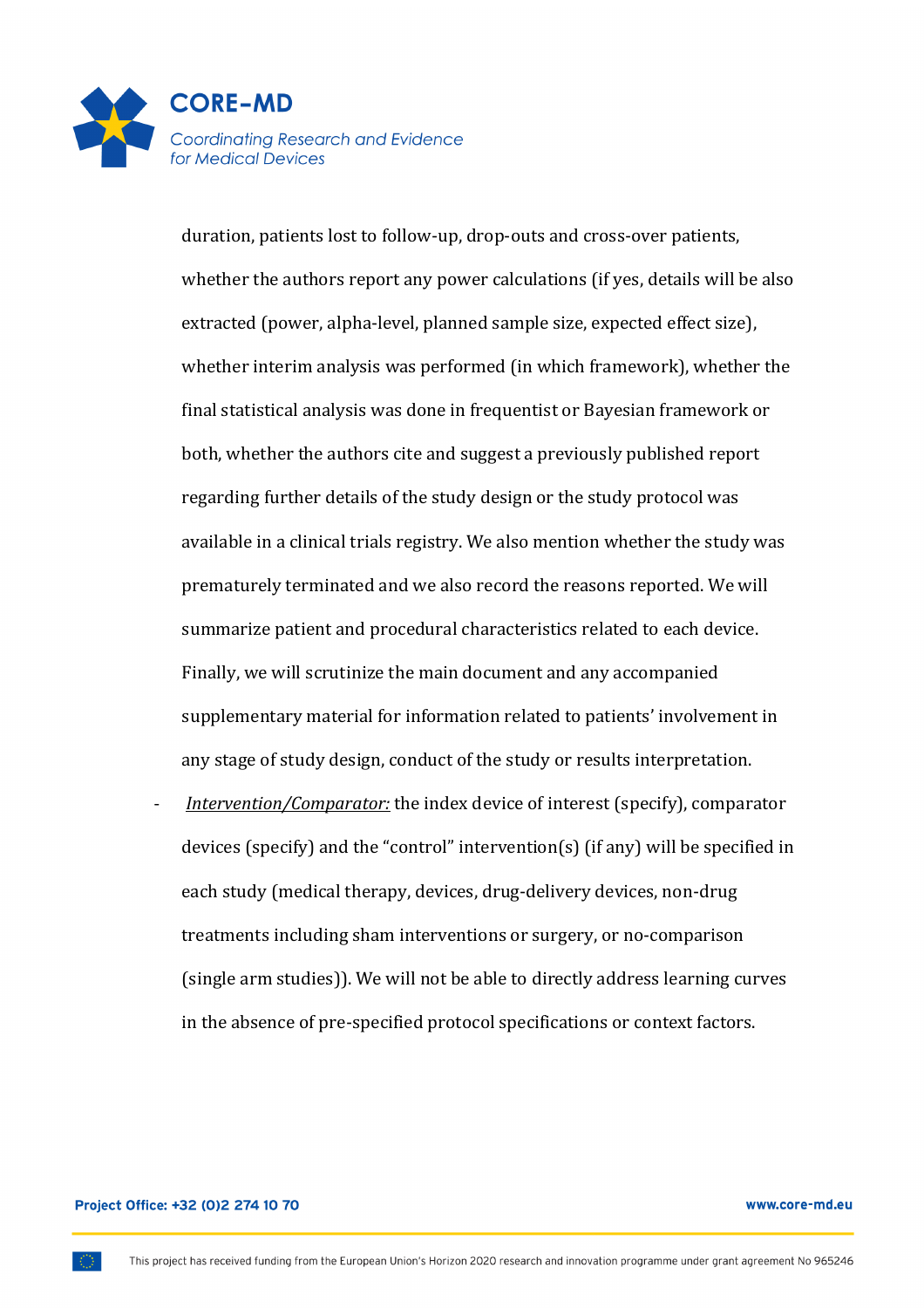

Device modifications resulting in relabeling or indication expansion will be captured along the lifecycle of a given device.

*<u>Outcome(s):</u>* We will specify the primary outcome or co-primary outcomes of interest in each study. For each primary outcome we will specify whether it is single/composite (the components will be recorded), binary/continuous/discrete (for each outcome), clinical/non-clinical (i.e. laboratory information, imaging)/both, surrogate endpoint(s), risk prediction  $score(s)$  (as component of a composite endpoint or single primary endpoint). We will mention whether device-related complications are specifically described. The metric used for the primary outcome, the effect size and the time-point of the assessment during follow-up will be recorded. We will also record whether the investigators provide information related to the primary outcome and sex/age-specific subgroups and whether they claim a subgroup-specific difference for the primary outcome. We will record whether the results are in favor of the index device for the primary outcome, and whether the authors claim sex- or age-specific differences for the primary outcome. Finally, we will mention the method of outcomes adjudication, if reported. Of note, some outcome definitions are subject to change over time and we will use those reported for the primary endpoint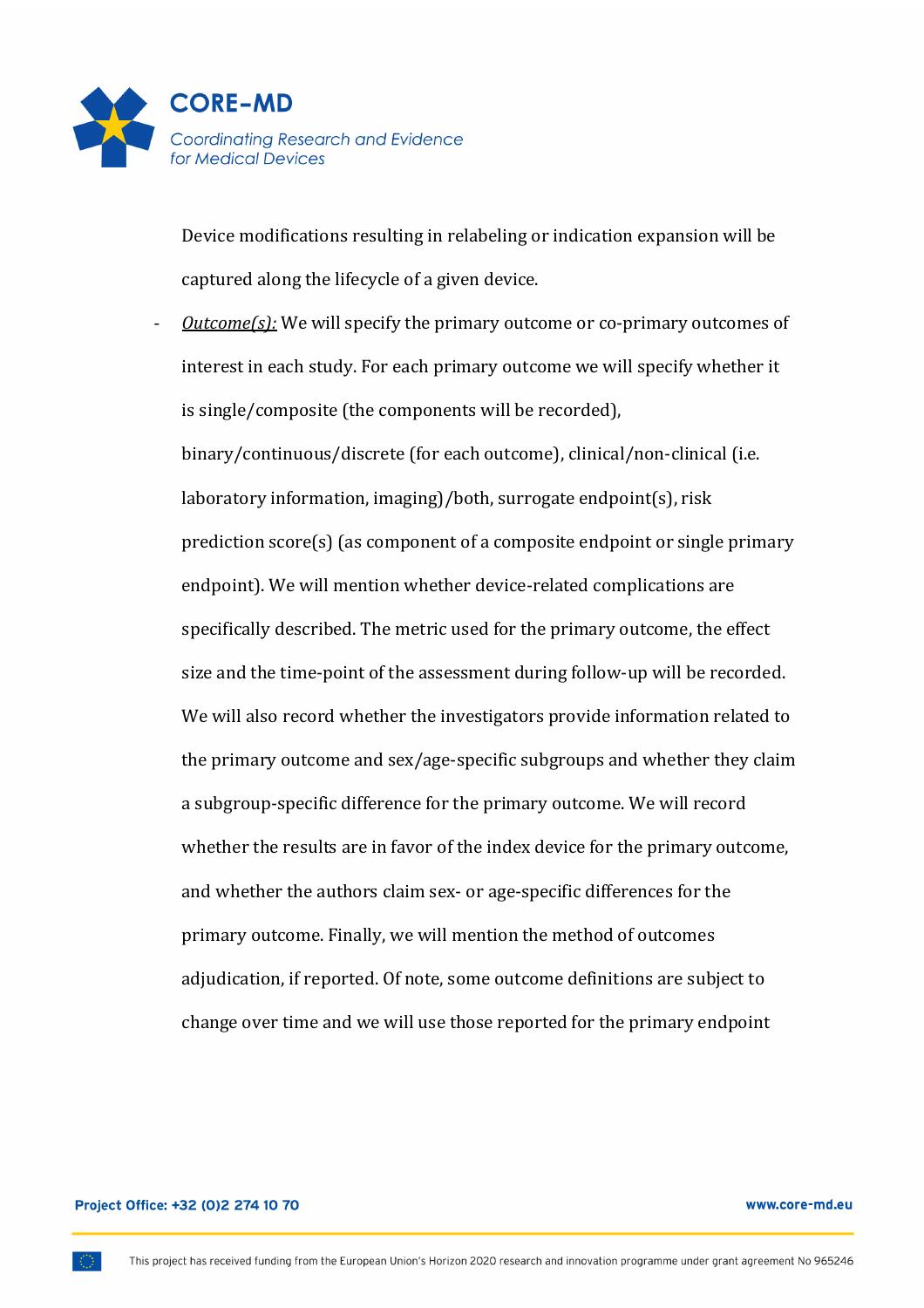

and at time of longest follow-up. We will also assess time-dependent changes in outcome parameters during long-term follow-up.

# **Quality assessment of the studies**

We are expecting to include heterogeneous studies of different designs. The quality of the included studies will be evaluated by using dedicated tools in a second stage. We will assess the risk of bias in the results of randomized and non-randomized studies that compared the effect of the indexed device compared to other intervention(s) by using the dedicated tools of Risk of Bias (RoB) 2  $[17]$  and Risk Of Bias In Non-Randomized Studies - of Interventions (ROBINS-I) [<sup>18</sup>], respectively.

# **Data analysis**

Reports of different timepoints of follow-up which correspond to the same study population will be considered for the purpose of analyses as a single unit. Using descriptive statistics, we will summarize study characteristics, and interventions of eligible clinical studies for each device and also for each class of device. We will describe and compare differences among different study designs (i.e. prospective cohorts versus randomized trials) for different products in the same class of device but also across different classes of devices. We will summarize and compare characteristics of the clinical studies that were available prior to the approval for market release (CE mark) of the device and the quality of evidence obtained post-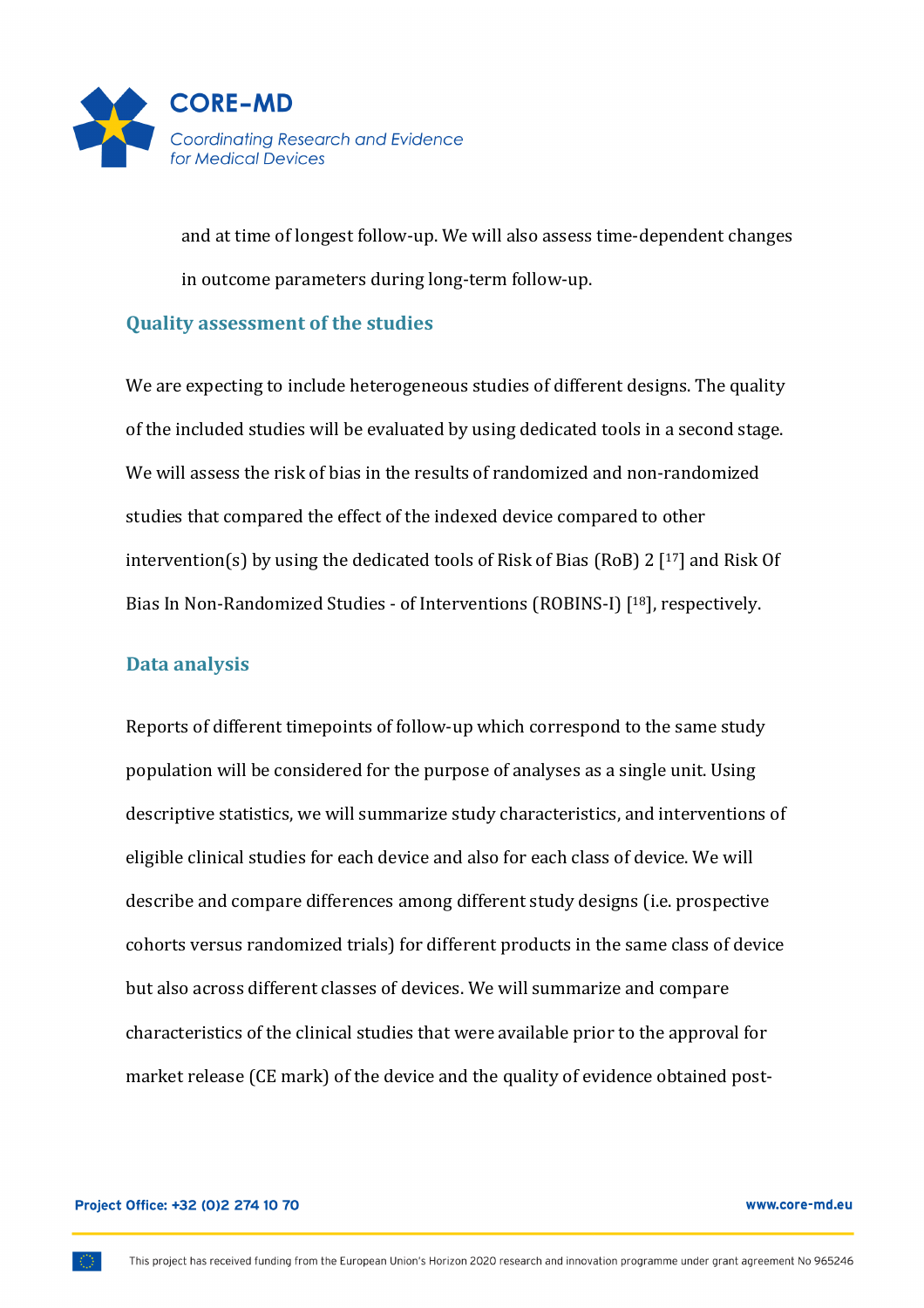

market approval across major device categories and different devices within each category. We will also look at the cumulative exposure of patients to the device at study level. For each sex- and age-specific treatment subgroup analysis provided, we will record whether a nominally statistically significant  $(p< 0.05)$  sex/age-treatment interaction was observed for the primary outcome. The studies will be ordered by ascending year and we will evaluate formally statistically significant differences in characteristics in the earlier compared to later studies. The above comparisons between independent groups will be performed with Fisher's exact, Mann-Whitney U, and Kruskal-Wallis tests, as appropriate. Data analyses will be performed using R (R Core Team, www.R-project.org/). All p values will be two tailed with conventional nominal statistical significance claimed for  $p<0.05$ .

# **Patient involvement**

No information on individual patients will be considered in the current analysis. However, patients will be asked to advise on the interpretation of the findings and the written summary of the results, and may be involved to design future studies or help in the implementation of the study findings.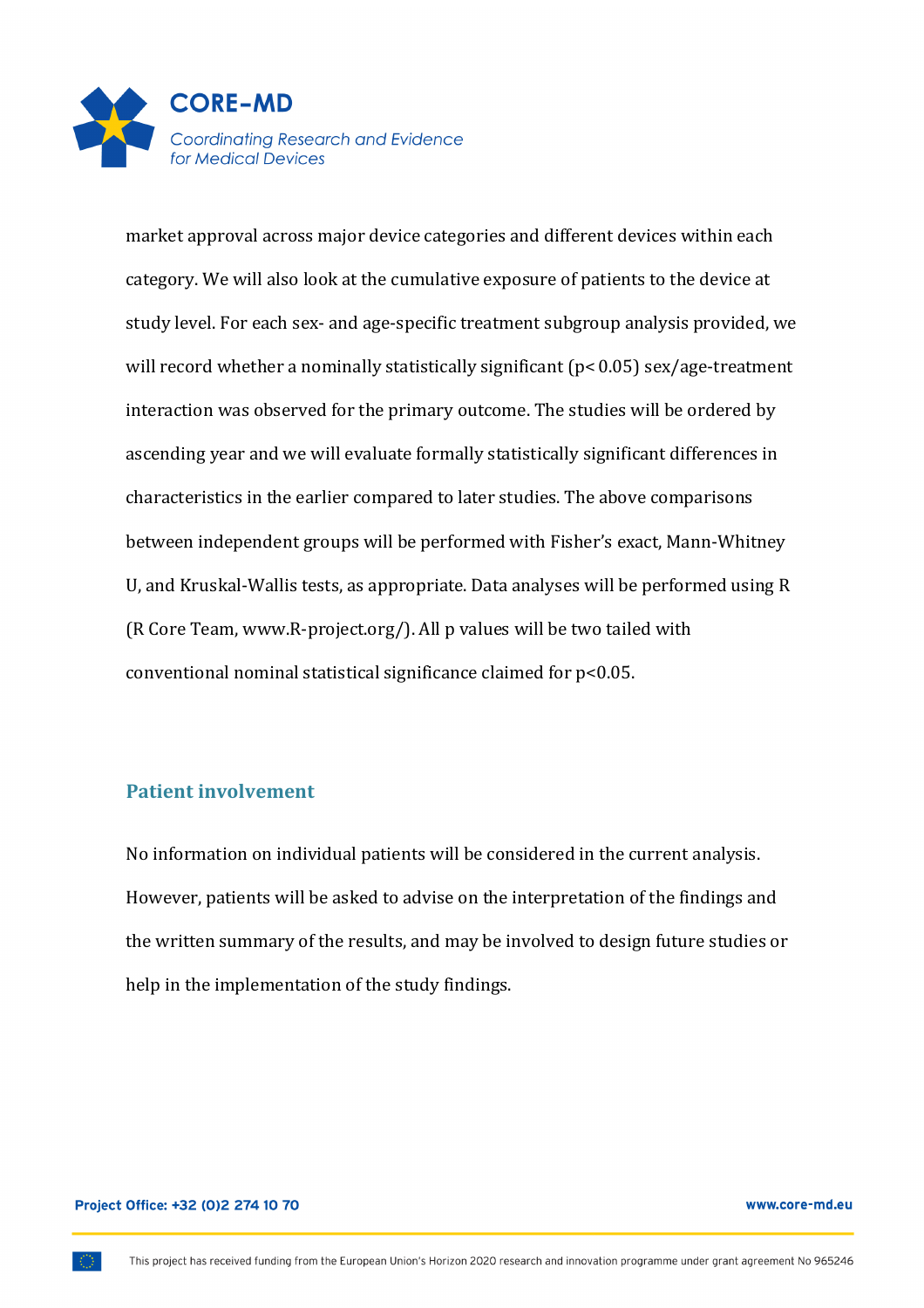

## **Funding and data sharing process**

The project is supported by a grant from the European Union (CORE MD, Grant Agreement 965246). The abstracted information of the selected studies will become publicly available.

# **DISCUSSION**

Experts should advise how high-risk medical devices ought to be investigated so that regulators can arrive at appropriate judgement and objective evaluation of the innovation, safety, performance and cost-effectiveness of the medical devices. Implementation of the new Medical Device Regulation (EU) 2017/745 challenges the medical community to engage with regulators, notified bodies and industry to develop transparent, rigorous and proportionate methods for evaluating the clinical aspects of devices and monitoring their safety and performance. The CORE–MD consortium will address this challenge in a unique collaboration between medical associations, EU regulators, national public health institutes, notified bodies, academic institutions, patients' groups, and health technology assessment agencies, with participation of manufacturers' trade associations.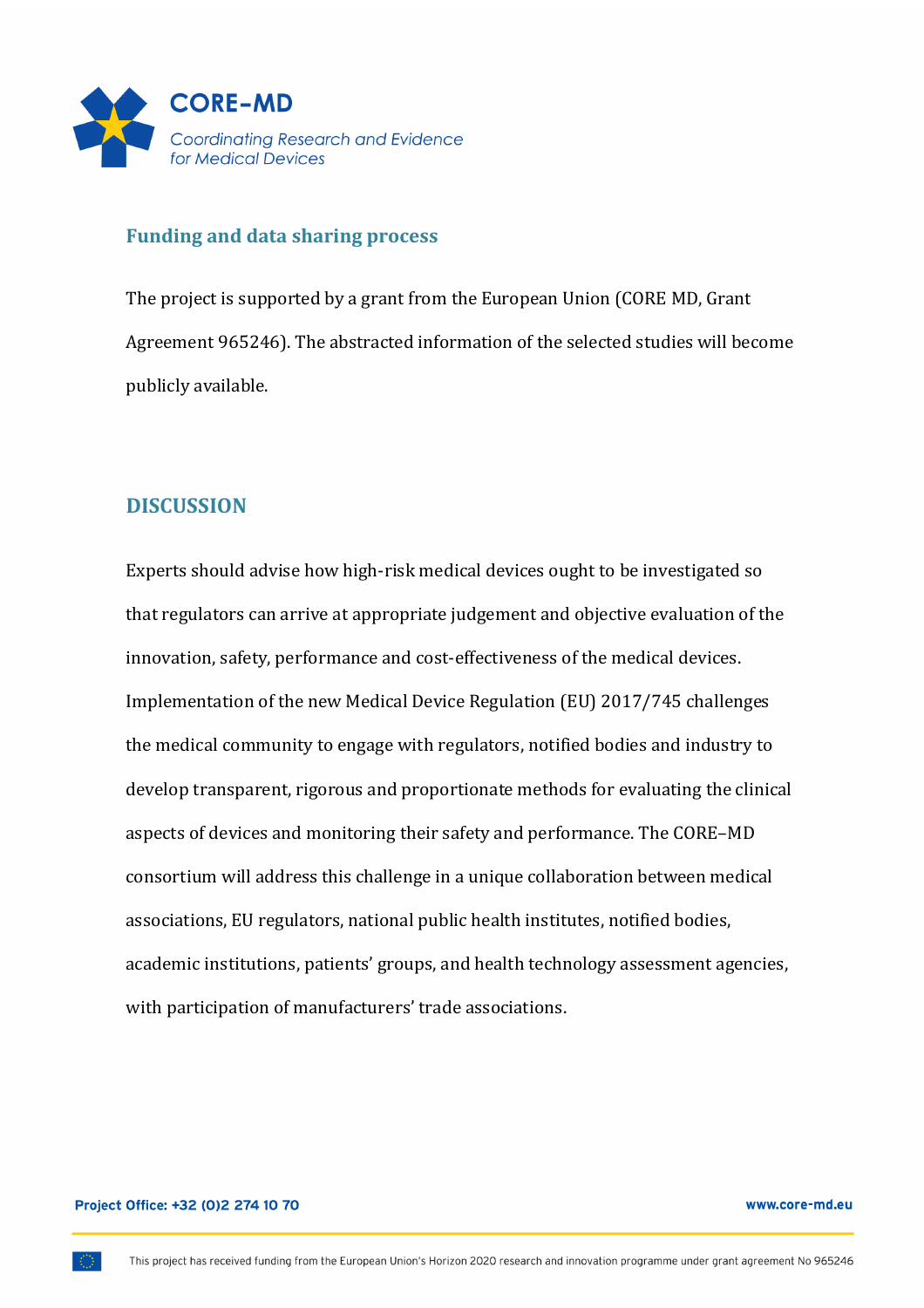

The consortium is led by two major European Medical Associations - the European Society of Cardiology (ESC) and the European Federation of National Associations of Orthopaedics and Traumatology (EFORT) - with 34 other European medical specialist professional Associations through their joint membership of the Biomedical Alliance in Europe. Ultimate goal of the CORE-MD consortium will be to exploit this network to share experience and to develop expertise within the clinical community in Europe to investigate and assess high-risk medical devices. The consortium will build on existing European and global initiatives and its reports will be opened to public consultation. Final recommendations from the CORE-MD consortium will be presented at the Working Group on Clinical Investigation and Evaluation of the European Commission, so that they can be considered as the basis for developing EU guidance documents or common specifications.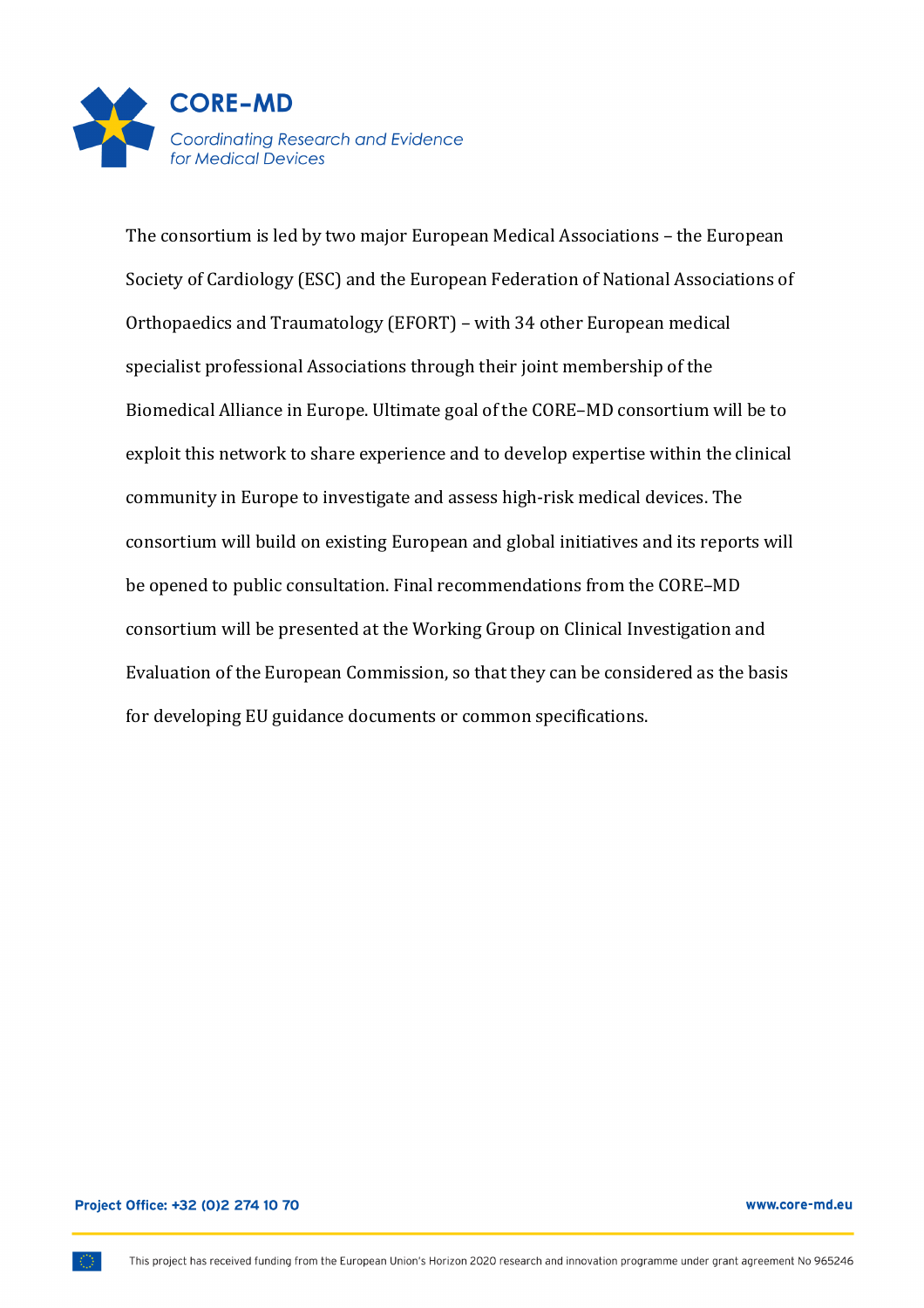

# BOX. List of high-risk cardiovascular medical devices.

| <b>Class of device</b>      | <b>Devices</b>                                              |
|-----------------------------|-------------------------------------------------------------|
| Coronary                    | - Absorb GT1 Bioresorbable Vascular Scaffold System         |
| bioresorbable               | [Abbott]                                                    |
| scaffolds                   | - Arterial Remodeling Technologies (ART-Stent)              |
|                             | [Arterial Remodeling Technologies S.A.]                     |
|                             | - DESolve and DESolve 100 (DESolve Scaffold System)         |
|                             | [Elixir Medical]                                            |
|                             | - Magmaris Coronary Resorbable Magnesium Scaffold           |
|                             | [Biotronik]                                                 |
|                             | - Meres (MeRes100 Bioresorbable Scaffold) [Meril Life       |
|                             | Sciences]                                                   |
|                             |                                                             |
| <b>Percutaneous</b>         | - Amplatzer Cardiac Plug, Amplatzer Amulet [Abbott]         |
| devices for left atrial     | - Watchman, Watchman FLX $(1^{st}$ and $2^{nd}$ generation) |
| appendage occlusion         | [Boston Scientific]                                         |
|                             | - LARIAT Suture Delivery Device [SentreHEART]               |
|                             | - LAMBRE [Lifetech Scientific]                              |
|                             | - Cardia Ultraseal [Cardia]                                 |
|                             |                                                             |
| <b>Transcatheter aortic</b> | - Centera [Edwards]                                         |
| valve implantation          | - CoreValve, CoreValve Evolut R, CoreValve Evolut Pro,      |
| systems                     | CoreValve Evolut Pro+ [Medtronic]                           |
|                             | - Direct Flow [Medical]                                     |
|                             | - Engager [Medtronic]                                       |
|                             | - Jena Valve [JenaValve]                                    |
|                             | - J-Valve [JC Medical]                                      |
|                             | - Lotus, Lotus Edge [Boston Scientific]                     |
|                             | - Myval [Myval]                                             |
|                             | - NVT Allegra [Biosensors]                                  |
|                             | - Portico [Abbott]                                          |
|                             | - Sapien, Sapien XT, Sapien S3, Sapien 3 Ultra [Edwards     |
|                             | Lifesciences]                                               |
|                             | - Symetis Acurate TA, Symetis Acurate Neo, Symetis          |
|                             | <b>Acurate Neo 2 [Boston Scientific]</b>                    |
|                             |                                                             |

www.core-md.eu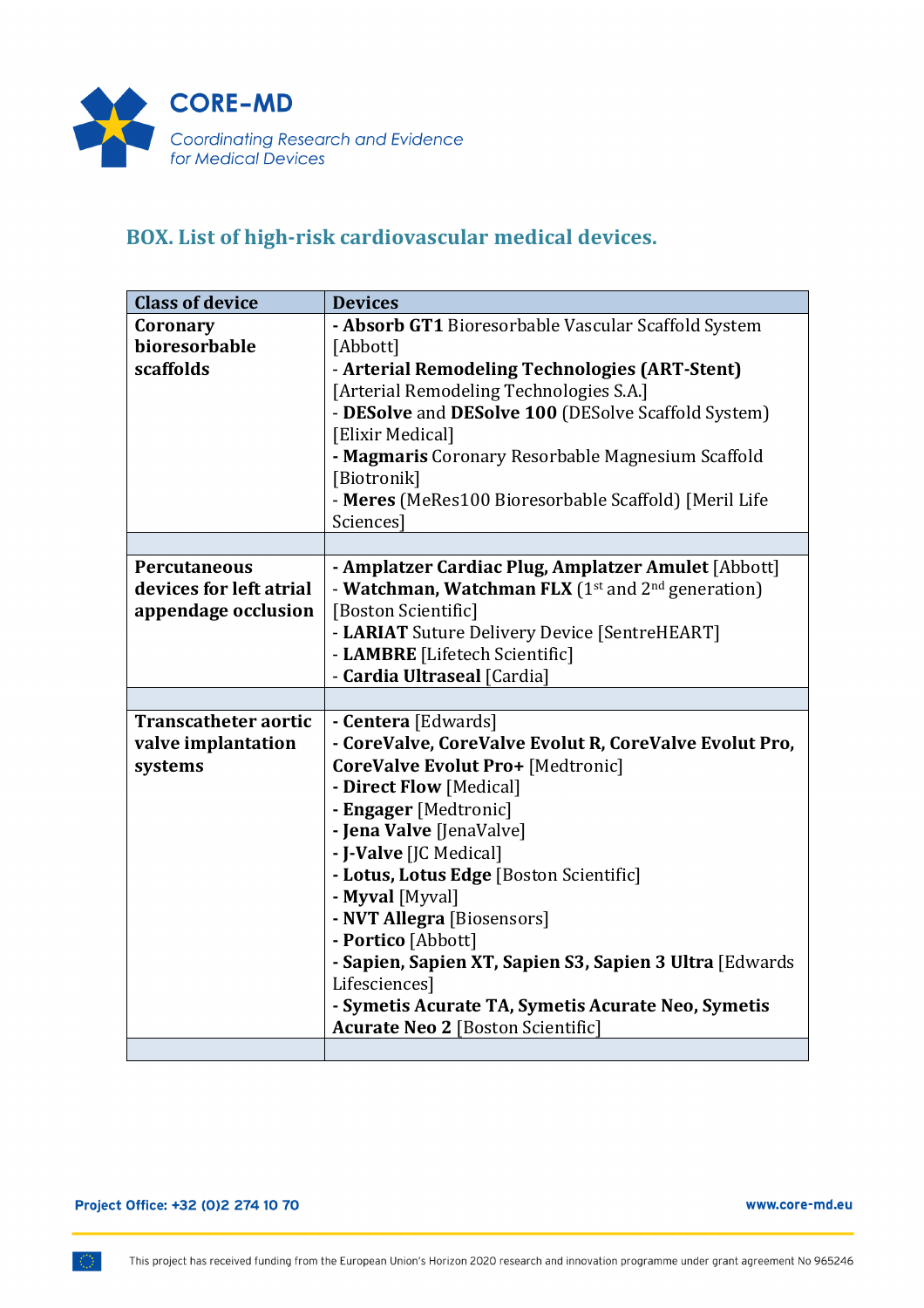

| <b>Transcatheter mitral</b> | <b>Edge-to-Edge Repair:</b>                                                                                                                                                                                                  |
|-----------------------------|------------------------------------------------------------------------------------------------------------------------------------------------------------------------------------------------------------------------------|
| valve                       | - MitraClip, MitraClip NT, MitraClip NTR, MitraClip                                                                                                                                                                          |
| repair/replacement          | XTR, MitraClip G4 [Abbott]                                                                                                                                                                                                   |
| systems                     | - PASCAL, PASCAL Ace [Edwards Lifesciences]                                                                                                                                                                                  |
|                             | <b>Annuloplasty:</b><br>- Cardioband Mitral Reconstruction System [Valtech<br>Cardio / Edwards Lifesciences]<br>- Carillon Mitral Countour System [Cardiac dimensions]<br>- Mitralign [Mitralign Inc / Edwards Lifesciences] |
|                             | <b>Mitral Valve Replacement:</b><br>- Tendyne [Abbott]                                                                                                                                                                       |
|                             | Other approaches:                                                                                                                                                                                                            |
|                             | - Harpoon TDS-5 [Edwards Lifesciences]                                                                                                                                                                                       |
|                             | - NeoChord DS1000 [NeoChord, Inc.]                                                                                                                                                                                           |
|                             |                                                                                                                                                                                                                              |
| <b>Surgical valves</b>      | <b>Aortic bioprosthetic:</b>                                                                                                                                                                                                 |
|                             | - Avalus [Medtronic]                                                                                                                                                                                                         |
|                             | - Biocor Aortic [Abbott]                                                                                                                                                                                                     |
|                             | - Crown PRT [Sorin/Livanova/Corcym]                                                                                                                                                                                          |
|                             | - Epic Aortic [Abbott]                                                                                                                                                                                                       |
|                             | - Inspiris Resilia [Edwards Lifesciences]                                                                                                                                                                                    |
|                             | - Intuity [Edwards Lifesciences]                                                                                                                                                                                             |
|                             | - Intuity Elite [Edwards Lifesciences]                                                                                                                                                                                       |
|                             | - Mitroflow [Sorin/Livanova/Corcym]                                                                                                                                                                                          |
|                             | - Perceval [Sorin/Livanova/Corcym]                                                                                                                                                                                           |
|                             | - Perceval Plus [Sorin/Livanova/Corcym]                                                                                                                                                                                      |
|                             | - Perimount Magna, model 3000/3000TFX [Edwards                                                                                                                                                                               |
|                             | Lifesciences]                                                                                                                                                                                                                |
|                             | - Perimount Magna Ease, model 3300 TFX [Edwards                                                                                                                                                                              |
|                             | Lifesciences]                                                                                                                                                                                                                |
|                             | - Solo Smart [Sorin/Livanova/Corcym]                                                                                                                                                                                         |
|                             | - Trifecta [Abbott]                                                                                                                                                                                                          |
|                             | - 3F Enable [Medtronic]                                                                                                                                                                                                      |
|                             |                                                                                                                                                                                                                              |
|                             | <b>Aortic mechanical:</b>                                                                                                                                                                                                    |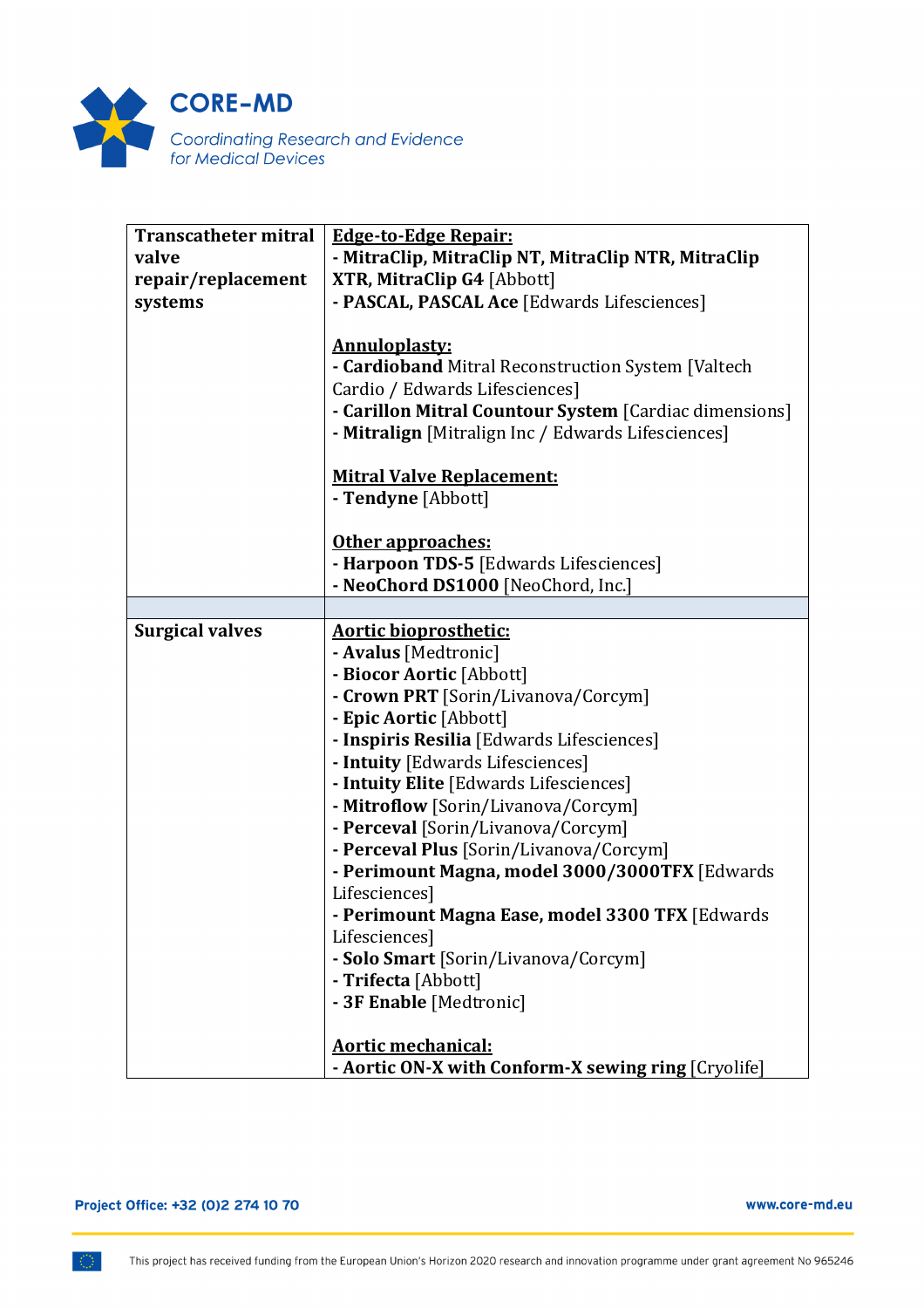

|                                                                     | - <b>Aortic ON-X with anatomic sewing ring</b> [Cryolife]                                                                                                                                                 |
|---------------------------------------------------------------------|-----------------------------------------------------------------------------------------------------------------------------------------------------------------------------------------------------------|
|                                                                     | <b>Mitral bioprosthetic:</b><br>- Biocor Mitral [Abbott]<br>- Epic Mitral [Abbott]<br>- Magna Mitral Ease, model 7300 and 7300TFX<br>[Edwards Lifesciences]<br>- Perimount Plus, model 6900 PTFX [Edwards |
|                                                                     | Lifesciences]                                                                                                                                                                                             |
|                                                                     |                                                                                                                                                                                                           |
| Leadless pacemaker                                                  | Micra VR & AV TPS [Medtronic]                                                                                                                                                                             |
|                                                                     |                                                                                                                                                                                                           |
| <b>Subcutaneous</b><br>implantable<br>cardioverter<br>defibrillator | <b>EMBLEM MRI S-ICD [Boston Scientific]</b>                                                                                                                                                               |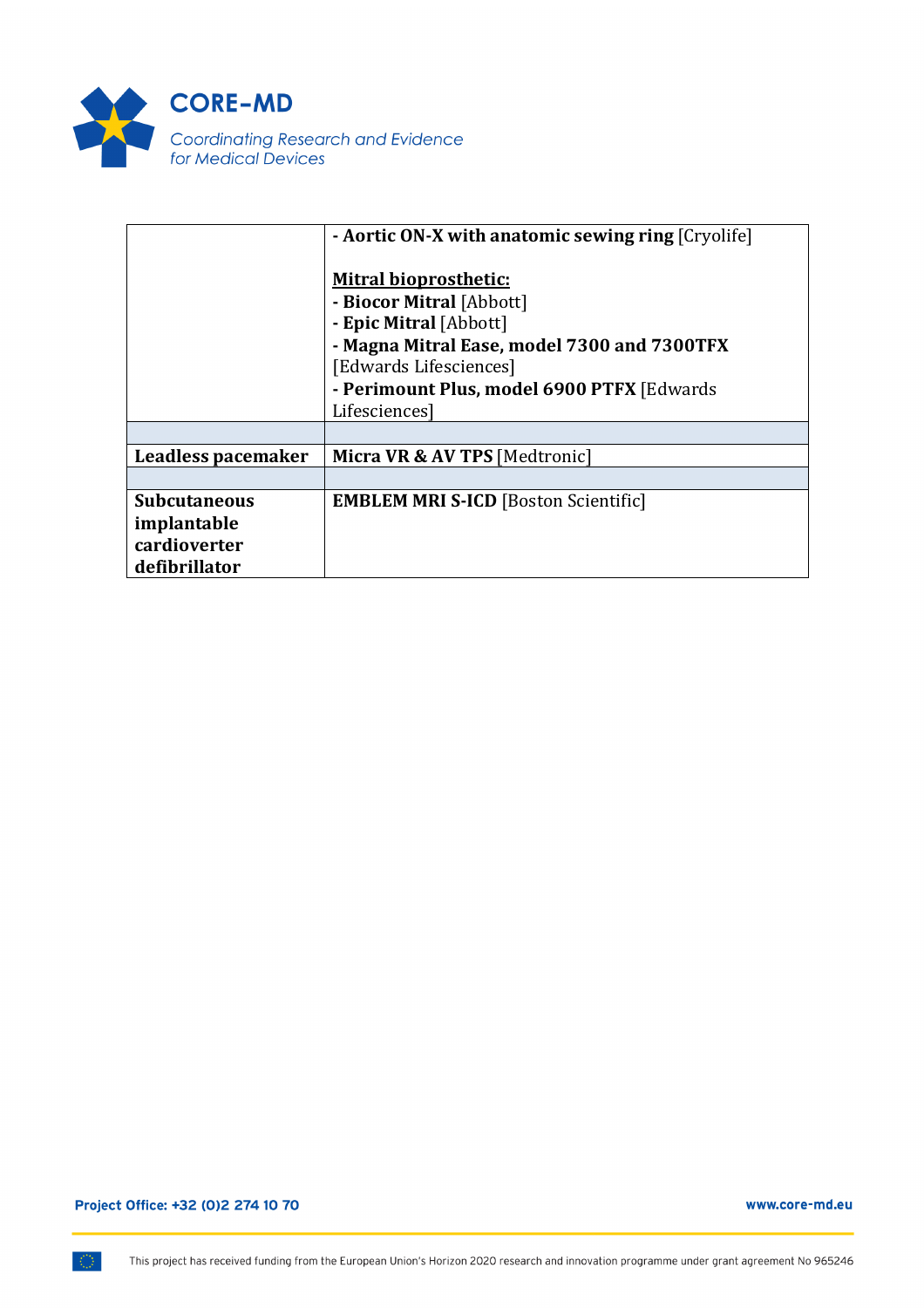

# **REFERENCES**

- 1. Fraser AG, Butchart EG, Szymanski P, et al. The need for transparency of clinical evidence for medical devices in Europe. Lancet 2018;392(10146):521-530. DOI: 10.1016/S0140-6736(18)31270-4.
- 2. Dhruva SS, Bero LA, Redberg RF. Strength of study evidence examined by the FDA in premarket approval of cardiovascular devices. Jama 2009;302(24):2679- 85. DOI: 10.1001/jama.2009.1899.
- 3. Rome BN, Kramer DB, Kesselheim AS. FDA approval of cardiac implantable electronic devices via original and supplement premarket approval pathways, 1979-2012. Jama 2014;311(4):385-91. DOI: 10.1001/jama.2013.284986.
- 4. Day CS, Park DJ, Rozenshteyn FS, Owusu-Sarpong N, Gonzalez A. Analysis of FDA-Approved Orthopaedic Devices and Their Recalls. The Journal of bone and joint surgery American volume 2016;98(6):517-24. DOI: 10.2106/JBJS.15.00286.
- 5. Boulton AJ. Registration and regulation of medical devices used in diabetes in Europe: need for radical reform. The lancet Diabetes & endocrinology 2013;1(4):270-2. DOI: 10.1016/S2213-8587(13)70178-5.
- 6. Boulton AJ, Del Prato S. Regulation of medical devices used in diabetology in Europe: time for reform? Diabetologia 2012;55(8):2295-7. DOI: 10.1007/s00125- 012-2580-7.
- 7. Byrne RA, Capodanno D, Mahfoud F, et al. Evaluating the importance of shamcontrolled trials in the investigation of medical devices in interventional cardiology. EuroIntervention : journal of EuroPCR in collaboration with the Working Group on Interventional Cardiology of the European Society of Cardiology 2018;14(6):708-715. DOI: 10.4244/EIJ-D-18-00481.
- 8. Siontis GCM, Nikolakopoulou A, Efthimiou O, Raber L, Windecker S, Juni P. Evaluation of Cumulative Meta-analysis of Rare Events as a Tool for Clinical Trials Safety Monitoring. JAMA network open 2020;3(9):e2015031. DOI: 10.1001/jamanetworkopen.2020.15031.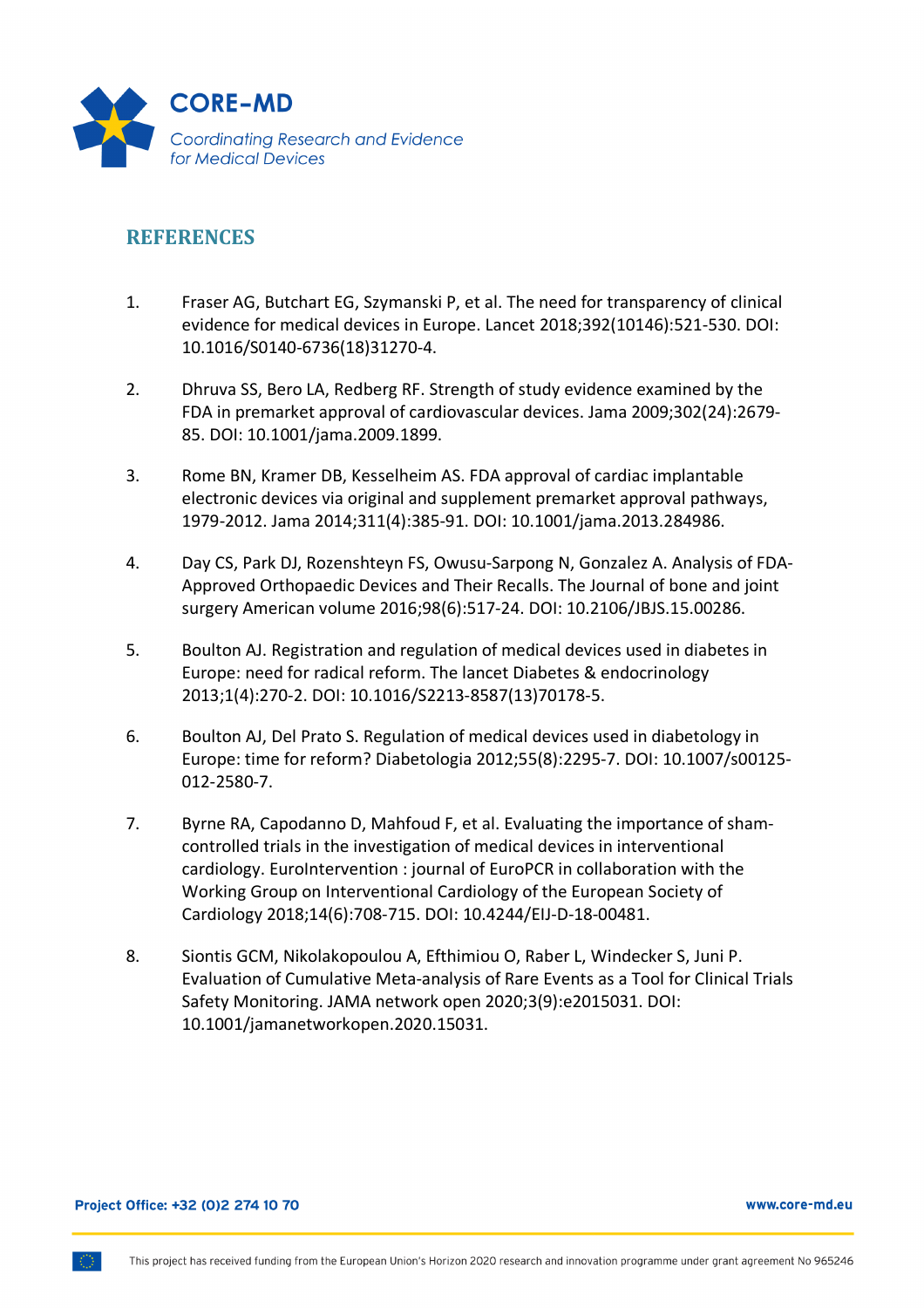

- 9. Landray MJ, Bax JJ, Alliot L, et al. Improving public health by improving clinical trial guidelines and their application. European heart journal 2017;38(21):1632- 1637. DOI: 10.1093/eurheartj/ehx086.
- 10. Holmes DR, Jr., Hance R, Syrek Jensen TS, et al. The 21st Century Cures Act and Early Feasibility Studies for Cardiovascular Devices: What Have We Learned, Where Do We Need to Go? JACC Cardiovascular interventions 2018;11(21):2220- 2225. DOI: 10.1016/j.jcin.2018.05.010.
- 11. Hwang TJ, Sokolov E, Franklin JM, Kesselheim AS. Comparison of rates of safety issues and reporting of trial outcomes for medical devices approved in the European Union and United States: cohort study. Bmj 2016;353:i3323. DOI: 10.1136/bmj.i3323.
- 12. Ong C, Ly VK, Redberg RF. Comparison of Priority vs Standard US Food and Drug Administration Premarket Approval Review for High-Risk Medical Devices. JAMA internal medicine 2020;180(5):801-803. DOI: 10.1001/jamainternmed.2020.0297.
- 13. Fraser AG, Nelissen R, Kjaersgaard-Andersen P, Szymanski P, Melvin T, Piscoi P. Improved clinical investigation and evaluation of high-risk medical devices: the rationale and objectives of CORE-MD (Coordinating Research and Evidence for Medical Devices). Eur Heart J Qual Care Clin Outcomes 2021. DOI: 10.1093/ehjqcco/qcab059.
- 14. Shamseer L, Moher D, Clarke M, et al. Preferred reporting items for systematic review and meta-analysis protocols (PRISMA-P) 2015: elaboration and explanation. Bmj 2015;350:g7647. DOI: 10.1136/bmj.g7647.
- 15. Page MJ, McKenzie JE, Bossuyt PM, et al. The PRISMA 2020 statement: an updated guideline for reporting systematic reviews. Systematic reviews 2021;10(1):89. DOI: 10.1186/s13643-021-01626-4.
- 16. Byrne RA, Serruys PW, Baumbach A, et al. Report of a European Society of Cardiology-European Association of Percutaneous Cardiovascular Interventions task force on the evaluation of coronary stents in Europe: executive summary. Eur Heart J 2015;36(38):2608-20. DOI: 10.1093/eurheartj/ehv203.

### Project Office: +32 (0)2 274 10 70

#### www.core-md.eu